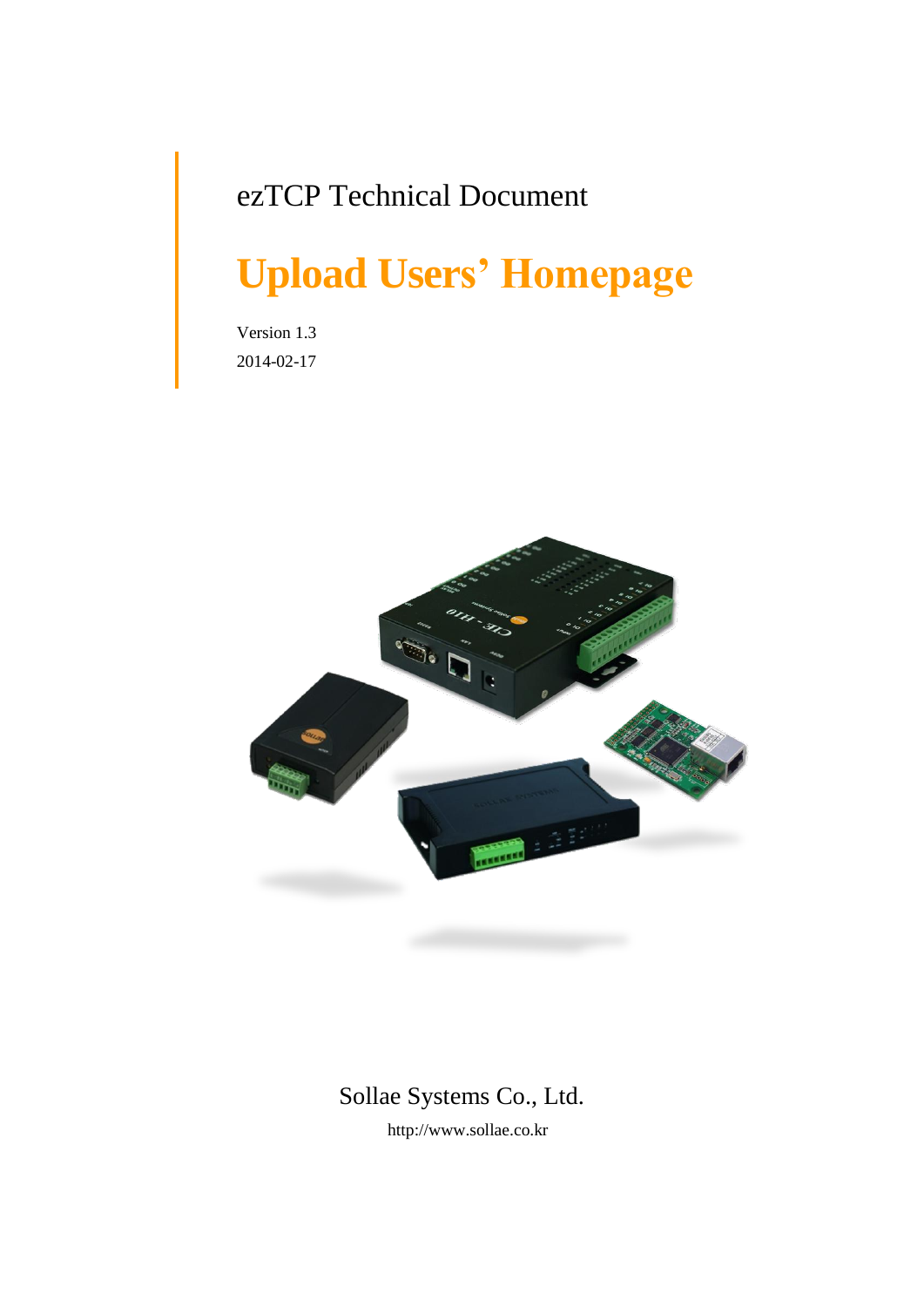## <span id="page-1-0"></span>**Contents**

| 1           |  |  |  |  |  |
|-------------|--|--|--|--|--|
| 2           |  |  |  |  |  |
|             |  |  |  |  |  |
|             |  |  |  |  |  |
|             |  |  |  |  |  |
|             |  |  |  |  |  |
|             |  |  |  |  |  |
|             |  |  |  |  |  |
|             |  |  |  |  |  |
|             |  |  |  |  |  |
|             |  |  |  |  |  |
|             |  |  |  |  |  |
|             |  |  |  |  |  |
| $3^{\circ}$ |  |  |  |  |  |
|             |  |  |  |  |  |
| 4           |  |  |  |  |  |

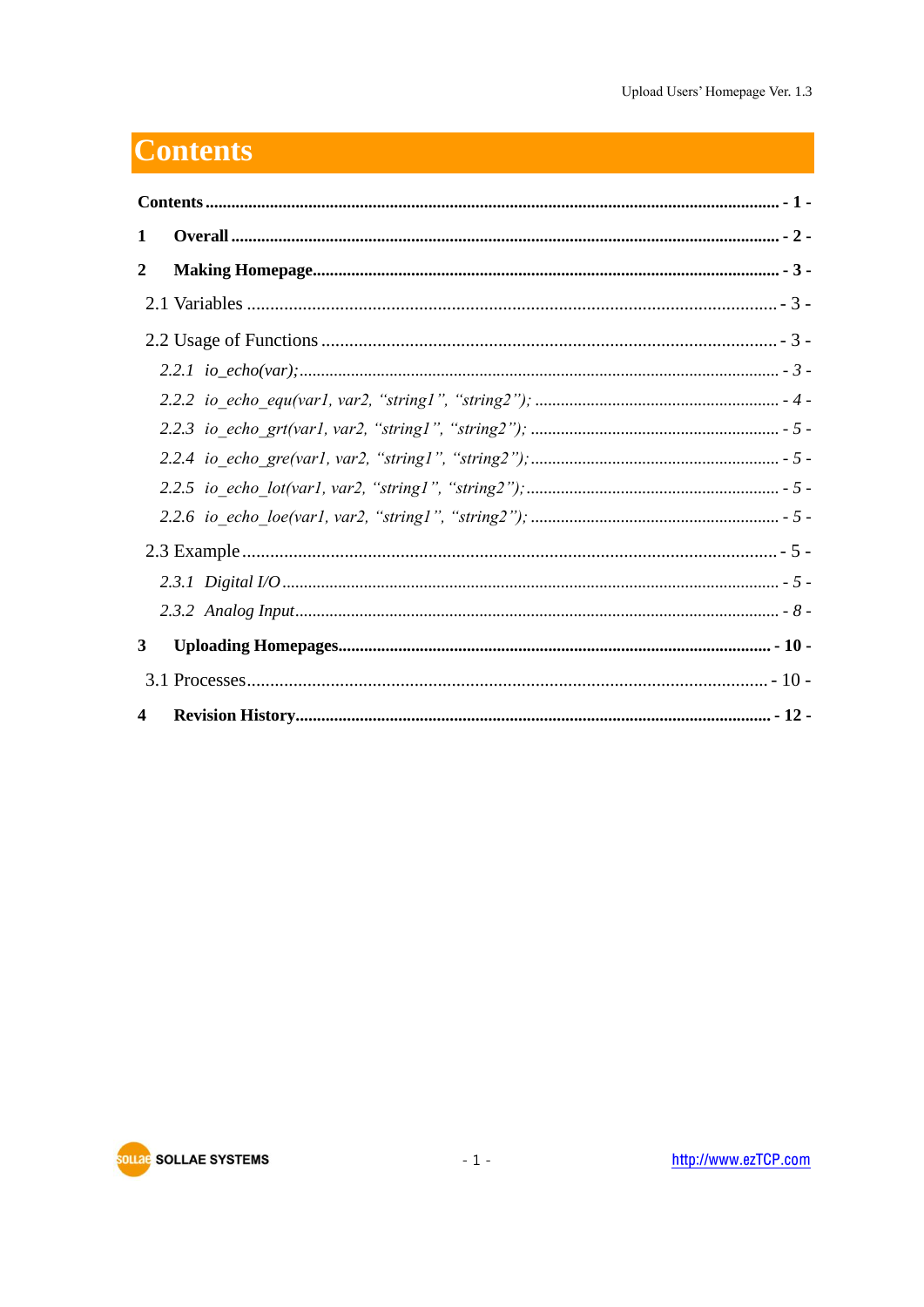### <span id="page-2-0"></span>**1 Overall**

I/O Port of CIE-H10/M10/H12/H14 can be monitored and controlled by Modbus/TCP, HTTP and Macro function. Especially, HTTP is the most familiar way for user using WEB browser like internet explorer. CIE-H10/M10/H12/H14 have a default homepage since it is produced by us. Uploading Users' Homepage function had been added so that users can make their own homepages and use not the default homepage but the self-made one. This function had been added boot 1.6 and firmware 1.3A or higher versions.

 *Although you have a CIE-H10 with 1.3A or a higher version of firmware, if you can't use this function, you should upgrade its boot. Please refer to the technical document on the [Download] >> [Technical Document] menu in our web site for more information about that.*



Figure 1-1 examples of sample homepages

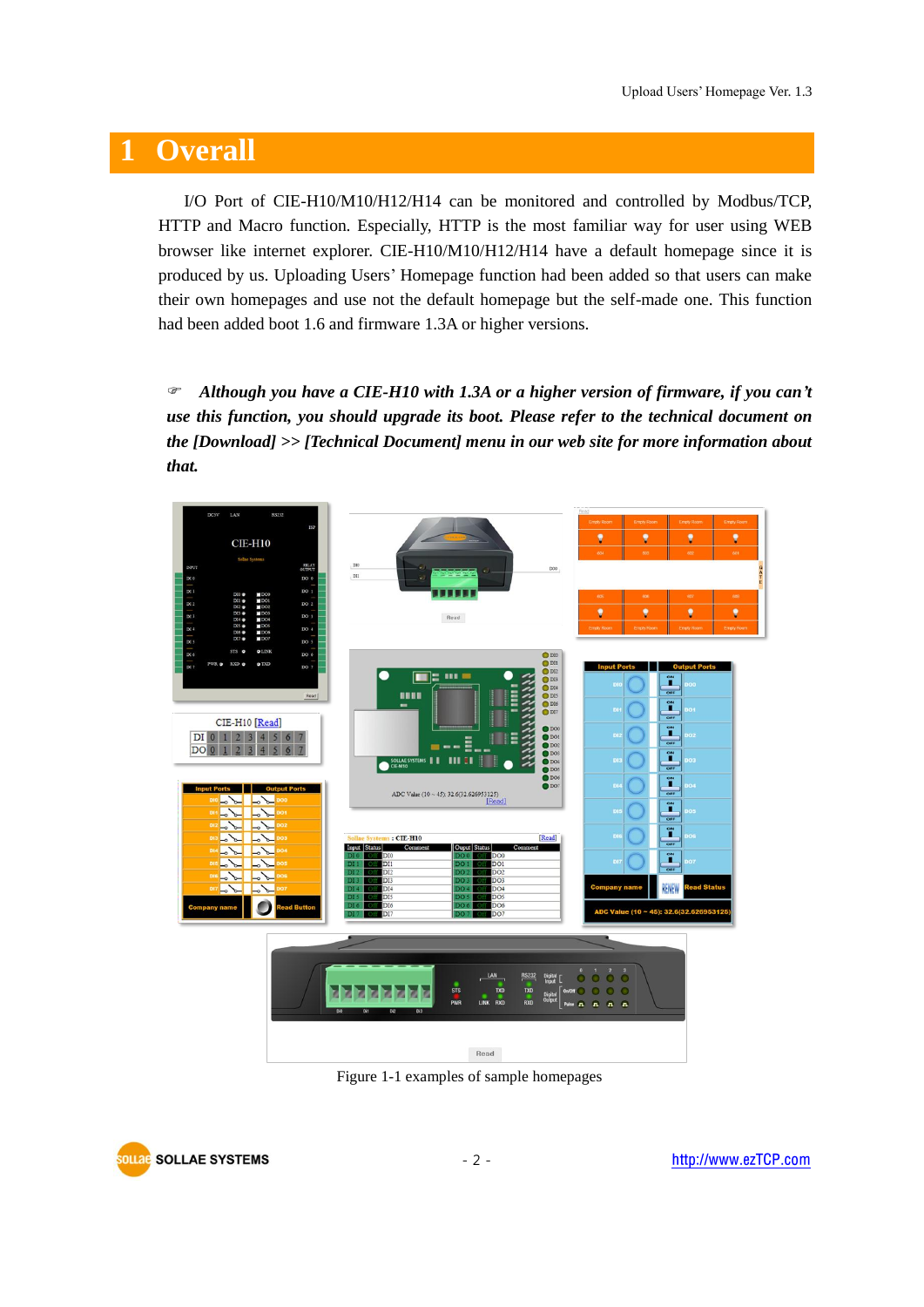### <span id="page-3-0"></span>**2 Making Homepage**

#### <span id="page-3-1"></span>**2.1 Variables**

| Follow variables are used. |                                  |                                            |  |  |
|----------------------------|----------------------------------|--------------------------------------------|--|--|
| <b>Division</b>            | Name                             | Description                                |  |  |
| Input                      | $$i0 \sim $i7$                   | Input ports # $0 \sim 7$                   |  |  |
|                            | $\text{Sci}0 \sim \text{Sci}7$   | Comments of input ports # $0 \sim 7$       |  |  |
| Output                     | $$00 \sim $07$                   | Output ports # $0 \sim 7$                  |  |  |
|                            | $\text{\$col} \sim \text{\$col}$ | Comments of output ports # $0 \sim 7$      |  |  |
| ADC                        | \$a0                             | An Analog port $# O(\text{In the future})$ |  |  |
|                            |                                  |                                            |  |  |

Table 2-1 used variables

### <span id="page-3-2"></span>**2.2 Usage of Functions**

To control I/O port through the HTTP on homepage, you should know the way of using script functions. All the script started with "<?" and ended with "?>". Each function has to be separated with ";" (semicolon).

| <b>Name</b>                          | Description                              |
|--------------------------------------|------------------------------------------|
| io echo $(A)$                        | Print A                                  |
| io echo equ $(A, B, "a", "b")$       | If $A = B$ , print a, or else print b    |
| io echo grt $(A, B, "a", "b")$       | If $A > B$ , print a, or else print b    |
| io echo gre $(A, B, "a", "b")$       | If $A \geq B$ , print a, or else print b |
| io echo $lot(A, B, "a", "b")$        | If $A < B$ , print a, or else print b    |
| io echo $\text{loc}(A, B, "a", "b")$ | If $A \leq B$ , print a, or else print b |

Table 2-2 available functions

#### <span id="page-3-3"></span> $2.2.1$  io\_echo(var);

This means print a value of "var". An example of using this function is following.

| $\vert$ io_echo(\$ci0); ? |  |  |  |
|---------------------------|--|--|--|
|---------------------------|--|--|--|

In the above example, "\$ci0" means the comment of first input port. The command link is presented as printing the comment of first input port. In case of configuring the first input port to "inout\_1", it displayed like the below figure.



 $\overline{1}$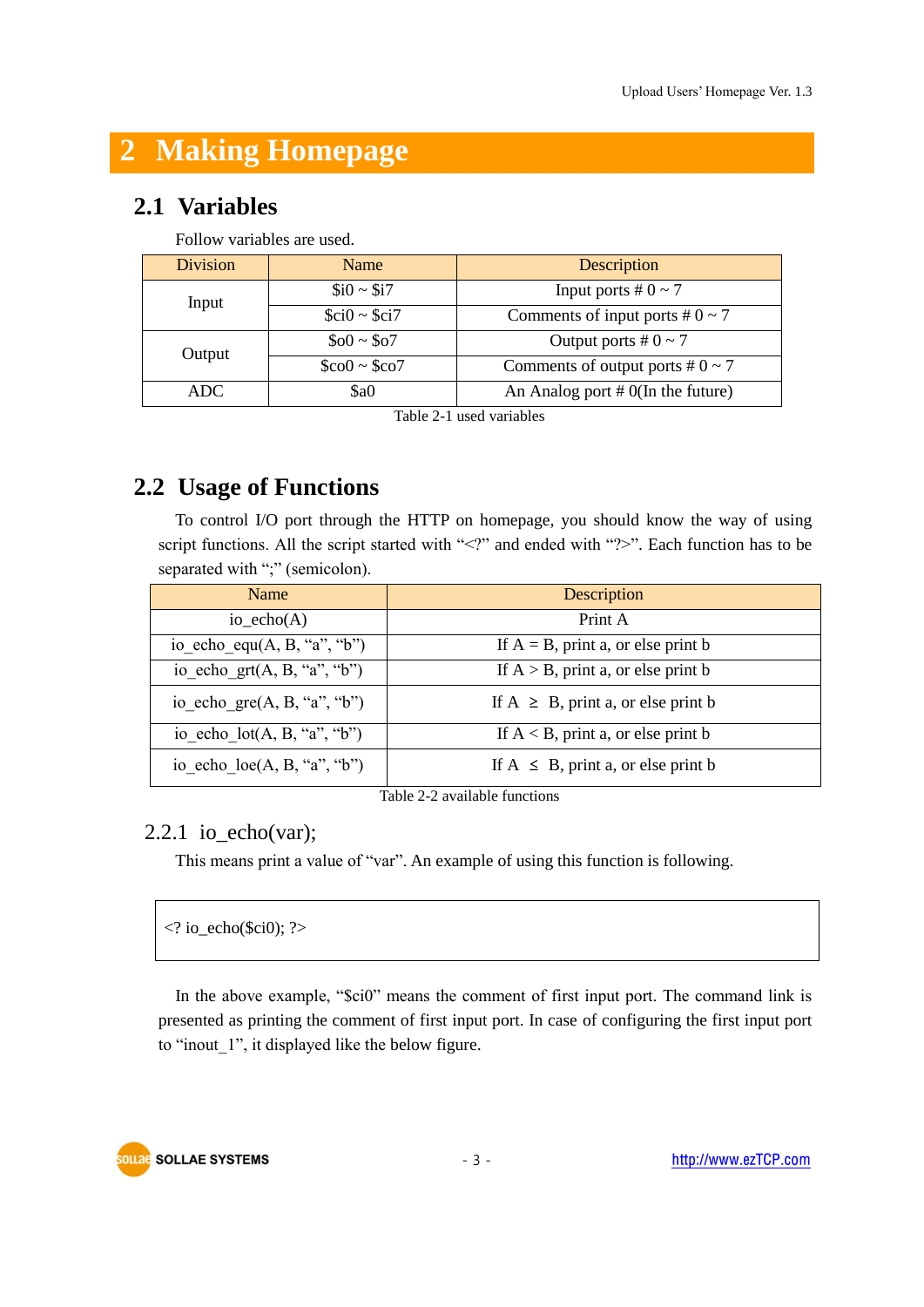| Basic Settings   I/O Port Option   I/O Port Comment |                | Input 1         | DO <sub>0</sub> |
|-----------------------------------------------------|----------------|-----------------|-----------------|
| Digital Input                                       | Digital Output | DI1             | DO <sub>1</sub> |
| Di0 Input_1                                         | $DoO$ $DOO$    | DI2(            | DO <sub>2</sub> |
| $D_{11}$ $D_{11}$                                   | $Do1$ $Do1$    |                 |                 |
| $Di2$ DI2                                           | $DoZ$ $DoZ$    | DI3             | DO <sub>3</sub> |
| $Di3$ $DI3$                                         | $Do3$ $Do3$    | DI4(            | DO <sub>4</sub> |
| $Di \in 14$                                         | $Do\leq 1004$  | DI <sub>5</sub> | DO <sub>5</sub> |
| $Dis$ <sup>DIS</sup>                                | $Do5$ $Do5$    | DI6             | DO <sub>6</sub> |
| $\texttt{Die} \texttt{DIS}$                         | $DoE$ DO6      |                 |                 |
| $Di7$ <sup>DI7</sup>                                | $Do7$ $Do7$    | DI7             | DO <sub>7</sub> |

Figure 2-1 Comment of di0 (left) on ezManager and the result on web page (right)

#### <span id="page-4-0"></span>2.2.2 io echo equ(var1, var2, "string1", "string2");

This function means that if the value of "Var1" is the same with "Var2", print the "Sting1", or else print the "string2." An example of usage is followed.

 $\langle$ ? io\_echo\_equ(\$i0, 0, " $\langle$ img src=h10\_y\_off.gif border=0 $\rangle$ ", " $\langle$ img src=h10\_y\_on.gif border= $0$ >"); ?>

"\$i0" presents the first input port "di0" which is named at "Input\_1." This example carries out that if the value of Input\_1 is 0, shows the image file which name is "h10\_y\_off.gif", or else shows the image file which name is "h10\_y\_on.gif". In the below figure, the first one shows the status that LED of Input\_1 is off and second one is on.

| Input           | DO <sub>0</sub> | Input 1         | DO <sub>0</sub> | <b>Change F/W / HTML</b>                                                              |
|-----------------|-----------------|-----------------|-----------------|---------------------------------------------------------------------------------------|
| DI1             | DO <sub>1</sub> | DI1             | DO <sub>1</sub> | Local IP Address                                                                      |
| DI2             | DO <sub>2</sub> | DI2             | DO <sub>2</sub> | Change Firmwar<br>10<br>16.0<br>10                                                    |
| DI3             | DO <sub>3</sub> | DI3             | DO <sub>3</sub> |                                                                                       |
| <b>DI4</b>      | DO <sub>4</sub> | DI4             | DO <sub>4</sub> | C:\Temp\hl0 webpage\cie-hl0\cie hl0.gif                                               |
| DI5             | DO <sub>5</sub> | DI <sub>5</sub> | DO <sub>5</sub> | C:\Temp\hl0_webpage\cie-hl0\hl0_g_off.gif<br>C:\Temp\hl0 webpage\cie-hl0\hl0 g on.gif |
| DI <sub>6</sub> | DO <sub>6</sub> | DI <sub>6</sub> | DO <sub>6</sub> | C:\Temp\hl0 webpage\cie-hl0\hl0 y off.gif<br>C:\Temp\hl0 webpage\cie-hl0\hl0 y on.gif |
| DI7             | DO <sub>7</sub> | DI7             | DO <sub>7</sub> | C:\Temp\hl0_webpage\cie-hl0\index.html                                                |

Figure 2-2 result of Input\_1 on web site (left) and uploading HTML files (right)

Linked image files have to be included on the list of transferred HTTP files. Look at the right image of the above figure. When you down load HTTP files to CIE-H10/M10/H12/H14, you should check all the files that linked with your HTTP file because only those files which are stored in CIE-H10/M10/H12/H14 can be used.

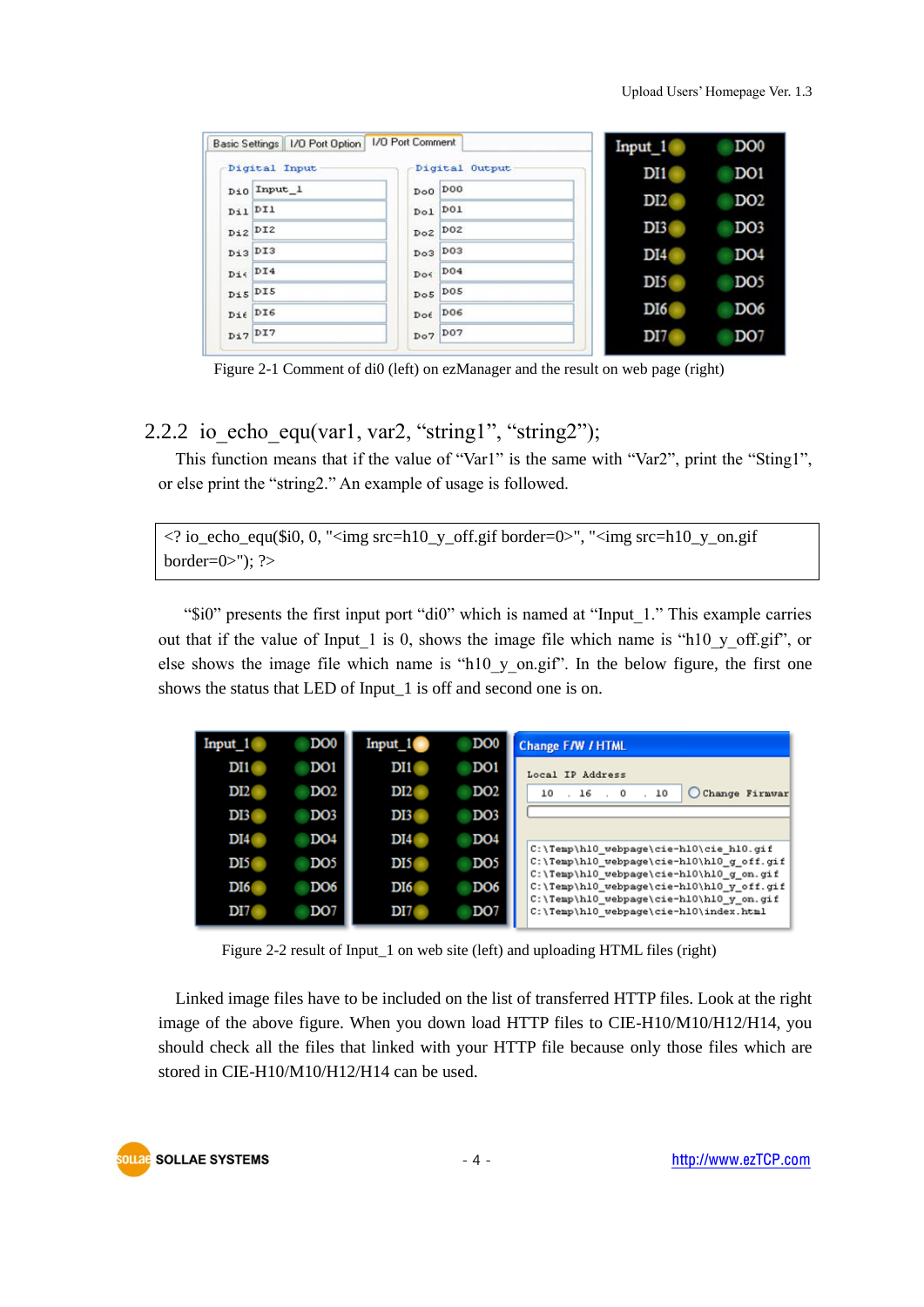```
2.2.3 io echo grt(var1, var2, "string1", "string2");
```
This function means that if value of "var1" is larger than "var2", prints "string1", or else shows "string2"

```
2.2.4 io echo gre(var1, var2, "string1", "string2");
```
This function means that if values of "var1" and "var2" are same or the value of "var1" is larger than "var2", prints "string1", or else shows "string2"

```
2.2.5 io_echo_lot(var1, var2, "string1", "string2");
```
This function means that if value of "var1" is smaller than "var2", prints "string1", or else shows "string2"

#### <span id="page-5-3"></span>2.2.6 io echo  $loc(var1, var2, "string1", "string2");$

This function means that if values of "var1" and "var2" are same or the value of "var1" is smaller than "var2", prints "string1", or else shows "string2"

### <span id="page-5-4"></span>**2.3 Example**

<span id="page-5-5"></span>2.3.1 Digital I/O

```
 A source code of a sample homepage
```

| N <sub>o</sub>   | <b>HTML</b> source                                                                                     |  |  |  |  |  |
|------------------|--------------------------------------------------------------------------------------------------------|--|--|--|--|--|
| $\overline{0}$ . | $\ldots$ omitted $\ldots$                                                                              |  |  |  |  |  |
| 1.               | <table background="cie_h10.gif" border="0" cellpadding="0" cellspacing="0" width="494&lt;/th"></table> |  |  |  |  |  |
|                  | height= $630$                                                                                          |  |  |  |  |  |
| $L_{>}$          | Define a table.                                                                                        |  |  |  |  |  |
| 2.               | $<$ tr valign=top>                                                                                     |  |  |  |  |  |
| 3.               | <td align="left" colspan="5" height="370"></td>                                                        |  |  |  |  |  |
| 4.               | $\langle t$ r $>$                                                                                      |  |  |  |  |  |
| 5.               | $<$ tr height=16>                                                                                      |  |  |  |  |  |
| 6.               | <td width="88"></td>                                                                                   |  |  |  |  |  |
| 7.               | $\lt$ td width=120 class="B" align=right> $\lt$ ? io_echo(\$ci0); ?> $\lt$ /td>                        |  |  |  |  |  |
| $L_{>}$          | Print the comment of input port 0.                                                                     |  |  |  |  |  |
| 8.               | $\lt$ td width=13> $\lt$ ? io_echo_equ(\$i0, 0, " $\lt$ img src=h10_y_off.gif border=0>", " $\lt$ img  |  |  |  |  |  |
|                  | $src=h10_y$ on.gif border=0>"); ?>                                                                     |  |  |  |  |  |
| $L_{>}$          | If input port $0$ is low, print off image, or else print on image.                                     |  |  |  |  |  |
| 9.               | $<$ td width=24> $<$ /td>                                                                              |  |  |  |  |  |
| 10.              | $\lt$ td width=13> $\lt$ ? io_echo_equ(\$00, 0, " $\lt$ a href=index.html?o0=1> $\lt$ img              |  |  |  |  |  |
|                  | $src=h10_g$ off.gif border=0>", " <a href="index.html?o0=0"><img <math=""/>src=h10_g on.gif</a>        |  |  |  |  |  |
|                  |                                                                                                        |  |  |  |  |  |

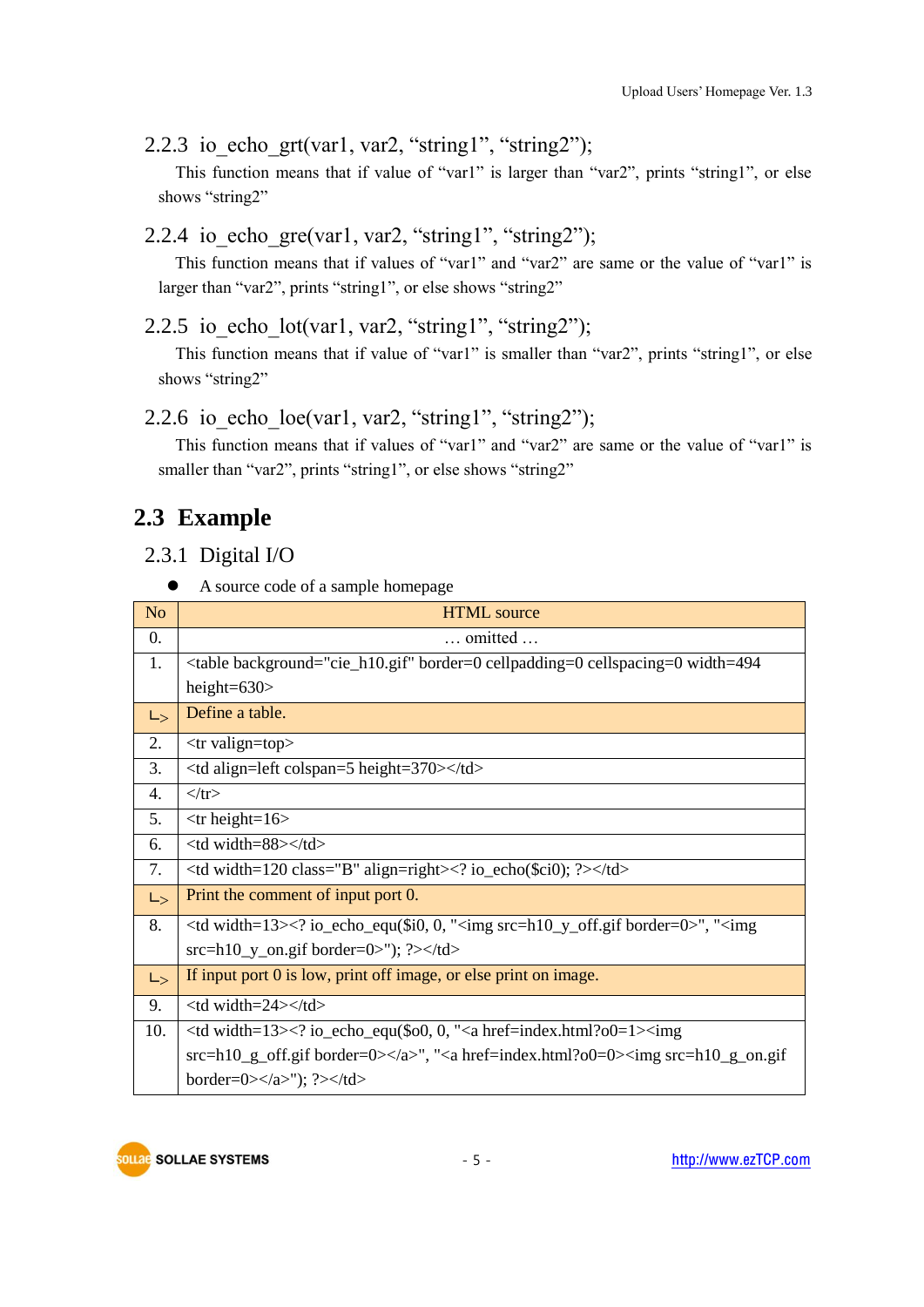| $L_{>}$ | If output port 0 is low, print off image, or else print on image.                                               |                                                                                |  |  |  |  |
|---------|-----------------------------------------------------------------------------------------------------------------|--------------------------------------------------------------------------------|--|--|--|--|
| 11.     | <td align="left" class="B" width="140"><? io_echo(\$co0); ?></td>                                               | io_echo(\$co0); ?                                                              |  |  |  |  |
| $L_{>}$ | Print the comment of output port 0.                                                                             |                                                                                |  |  |  |  |
| 12.     | <td width="96"></td>                                                                                            |                                                                                |  |  |  |  |
| 13.     | $\langle tr \rangle$                                                                                            |                                                                                |  |  |  |  |
| 14.     | $<$ tr height=6>                                                                                                |                                                                                |  |  |  |  |
| 15.     | <td colspan="5"></td>                                                                                           |                                                                                |  |  |  |  |
| 16.     | $\langle t$ r>                                                                                                  |                                                                                |  |  |  |  |
| 17.     | $<$ tr height= $16$ >                                                                                           |                                                                                |  |  |  |  |
| 18.     | <td width="88"></td>                                                                                            |                                                                                |  |  |  |  |
| 19.     | <td align="right" class="B" width="120"><? io_echo(\$ci1); ?></td>                                              | io_echo(\$ci1); ?                                                              |  |  |  |  |
| $L_{>}$ | Print the comment of input port 1.                                                                              |                                                                                |  |  |  |  |
| 20.     | <td width="13"><? io_echo_equ(\$i1, 0, "<img src=h10_y_off.gif border=0>", "<img< th=""></img<></td>            | io_echo_equ(\$i1, 0, "<img src=h10_y_off.gif border=0 ", " <img< th=""></img<> |  |  |  |  |
|         | $src=h10_y$ _on.gif border=0>"); ?>                                                                             |                                                                                |  |  |  |  |
| $L_{>}$ | If the input port 1 is low, print off image, or else print on image.                                            |                                                                                |  |  |  |  |
| 21.     | <td width="24"></td>                                                                                            |                                                                                |  |  |  |  |
| 22.     | <td width="13"><? io_echo_equ(\$o1, 0, "<a href=index.html?o1=1><img< th=""></img<></td>                        | io_echo_equ(\$o1, 0, "<a href=index.html?o1=1 <img< th=""></img<>              |  |  |  |  |
|         | $src=h10_g_{off.}$ gif border=0>", " <a href="index.html?o1=0"><img <math=""/>src=h10_g_{on.}gif</a>            |                                                                                |  |  |  |  |
|         | border=0>"); ?>                                                                                                 |                                                                                |  |  |  |  |
| $L_{>}$ | If the output port 1 is low, print off image, or else print on image.                                           |                                                                                |  |  |  |  |
| 23.     | $\lt$ td width=13> $\lt$ ? io_echo_equ(\$o1, 0, " $\lt$ a href=index.html?p1=1000> $\lt$ img                    |                                                                                |  |  |  |  |
|         | $src = pulse\_led\_off.get border=0 \times /a \times$ ", " <a href="index.html?p1=1000"><img< th=""></img<></a> |                                                                                |  |  |  |  |
|         | $src = pulse\_led\_on$ .gif border= $0 \ll \alpha$ ); ? $\ll \alpha$ td>                                        |                                                                                |  |  |  |  |
| $L_{>}$ | Control pulse of output port 1. (interval : 1s)                                                                 |                                                                                |  |  |  |  |
| 24.     | <td align="left" class="B" width="140"><? io_echo(\$co1); ?></td>                                               | io_echo(\$co1); ?                                                              |  |  |  |  |
| $L_{>}$ | Print the comment of output port 1.                                                                             |                                                                                |  |  |  |  |
| 25.     | <td width="96"></td>                                                                                            |                                                                                |  |  |  |  |
| 26.     | $\langle tr \rangle$                                                                                            |                                                                                |  |  |  |  |
| 27.     | omitted                                                                                                         |                                                                                |  |  |  |  |

Table 2-3 a source code for controlling digital I/O

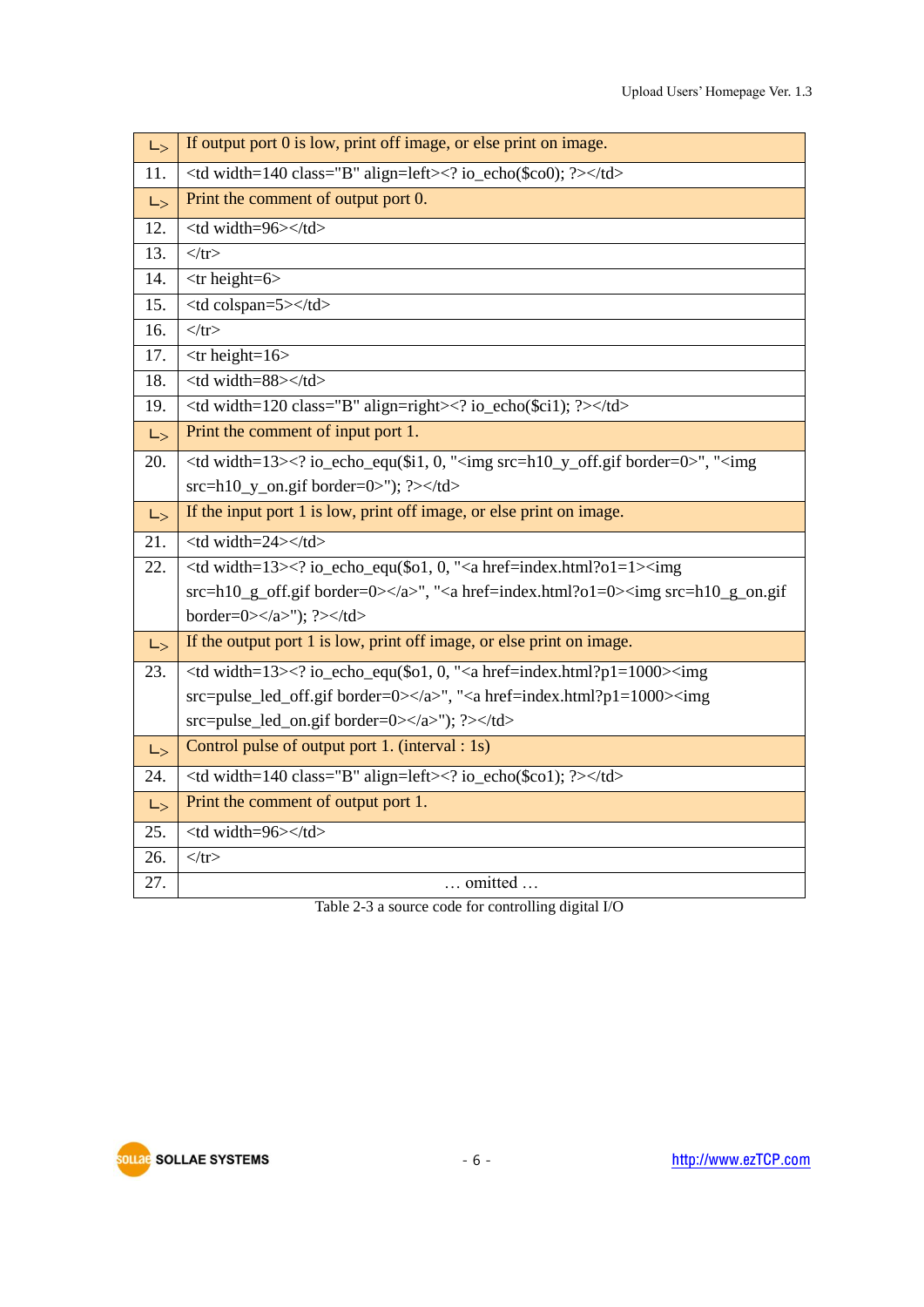Test

Following figures are show states that you click the output port 1, 3, 7 in orderly manner using the above source code.

| Input 1         | DO <sub>0</sub> | Input 1         | DO <sub>0</sub> | Input 1         | DO <sub>0</sub> |
|-----------------|-----------------|-----------------|-----------------|-----------------|-----------------|
| DI1             | DO1             | DI1             | DO1             | DI1             | DO <sub>1</sub> |
| DI2             | DO <sub>2</sub> | DI2             | DO2             | DI2             | DO <sub>2</sub> |
| DI3             | DO <sub>3</sub> | DI3             | DO <sub>3</sub> | DI3             | DO <sub>3</sub> |
| DI4             | DO <sub>4</sub> | DI4             | DO4             | DI4             | DO <sub>4</sub> |
| DI5             | DO <sub>5</sub> | DI5             | DO <sub>5</sub> | DI <sub>5</sub> | DO <sub>5</sub> |
| DI <sub>6</sub> | DO6             | DI <sub>6</sub> | DO6             | DI <sub>6</sub> | DO6             |
| DI7             | DO <sub>7</sub> | DI7             | DO <sub>7</sub> | DI7             | DO <sub>7</sub> |

Figure 2-3 Clicking the image No.1, 3, 7 in sequence

Used files in the example

| Name             | Type of file | Descript                            |
|------------------|--------------|-------------------------------------|
| Default_image    |              | Folder                              |
| $cie_h10.git$    | Image        | An image of CIE-H10's body          |
| $h10_g$ _off.gif | Image        | An image that the green LED is off  |
| $h10$ _g_on.gif  | Image        | An image that the green LED is on   |
| $h10_y_off.$ gif | Image        | An image that the yellow LED is off |
| $h10_y$ _on.gif  | Image        | An image that the yellow LED is on  |
| index.html       | $HTMI$ .     | Main of web page                    |

Table 2-4 A list of used files in the example

 *All the sample codes for the users' homepage are on the CIE-H10/M10/H12/H14's pages in our web site including the above code.*

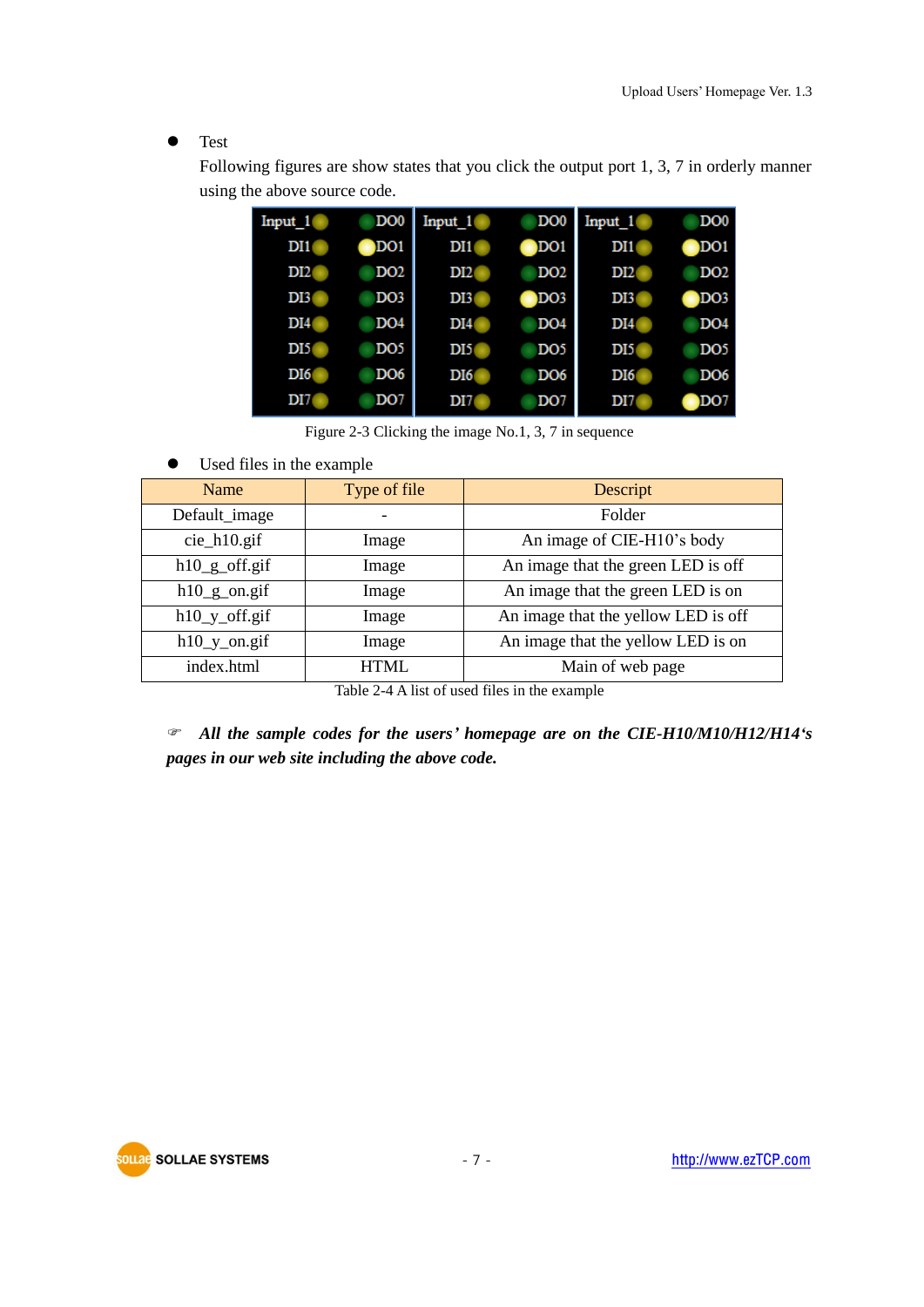#### <span id="page-8-0"></span>2.3.2 Analog Input

| N <sub>o</sub>                                                                          | <b>HTML</b> source                                                                                                                                                                  |                                                                                         |  |
|-----------------------------------------------------------------------------------------|-------------------------------------------------------------------------------------------------------------------------------------------------------------------------------------|-----------------------------------------------------------------------------------------|--|
| 0.                                                                                      | $\ldots$ omitted $\ldots$                                                                                                                                                           |                                                                                         |  |
| 1.                                                                                      | $\lt$ table border=0 cellpadding=0 cellspacing=0 width=700>                                                                                                                         |                                                                                         |  |
| $L_{>}$                                                                                 | Define a table                                                                                                                                                                      |                                                                                         |  |
| 2.                                                                                      | <tr valign="top"><td align="left" valign="middle" width="450"><img src="cie-&lt;/th&gt;&lt;/tr&gt;&lt;tr&gt;&lt;th&gt;&lt;/th&gt;&lt;th&gt;m10.gif"/></td><td width="10"></td></tr> | <img src="cie-&lt;/th&gt;&lt;/tr&gt;&lt;tr&gt;&lt;th&gt;&lt;/th&gt;&lt;th&gt;m10.gif"/> |  |
| <img src="cie-&lt;/th&gt;&lt;/tr&gt;&lt;tr&gt;&lt;th&gt;&lt;/th&gt;&lt;th&gt;m10.gif"/> |                                                                                                                                                                                     |                                                                                         |  |
| 3.                                                                                      | $\dots$ omitted $\dots$                                                                                                                                                             |                                                                                         |  |
| 4.                                                                                      | $\langle$ tr align="center"> $\langle$ td class="C"> $\langle$ font size=3> ADC Value (10 ~ 45): $\langle$ script                                                                   |                                                                                         |  |
|                                                                                         | type="text/javascript">document.write(Math.round( io_echo(\$a0);? * 350 / 1024 +                                                                                                    |                                                                                         |  |
|                                                                                         | 100) / 10); $\langle$ script $\langle$ < script type="text/javascript">document.write( io_echo(\$a0); ? *                                                                           |                                                                                         |  |
|                                                                                         | $35 / 1024 + 10$ ; $\langle \text{script} \rangle$ $\langle \text{td} \rangle$ $\langle \text{tr} \rangle$ $\langle \text{table} \rangle$                                           |                                                                                         |  |
| $L_{>}$                                                                                 | Print the value of analog input as a range between 10 and 45                                                                                                                        |                                                                                         |  |
| 5.                                                                                      | <a href="index.html">[Read]</a>                                                                                                                                                     |                                                                                         |  |
| 6.                                                                                      | $\dots$ omitted $\dots$                                                                                                                                                             |                                                                                         |  |

Table 2-5 a source code for monitoring the analog input





Figure 2-4 ADC value

*The value of CIE-M10's ADC port is presented with 10 bits(0~1023) resolution*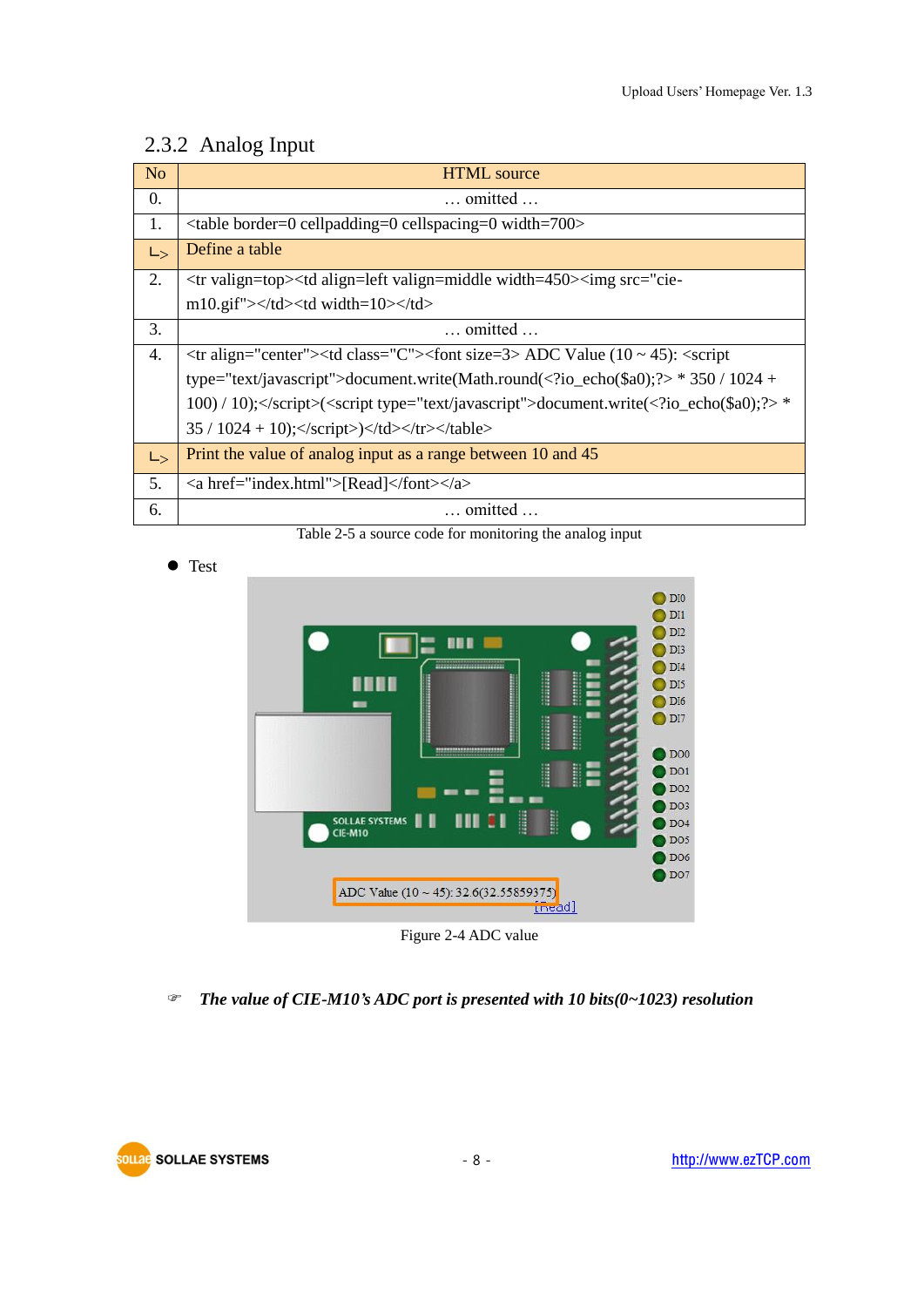| Name             | Type of file | Descript                            |
|------------------|--------------|-------------------------------------|
| Default_image    |              | Folder                              |
| $cie_m10$ .gif   | Image        | An image of CIE-M10's body          |
| $m10_g$ _off.gif | Image        | An image that the green LED is off  |
| $m10_g$ on.gif   | Image        | An image that the green LED is on   |
| $m10_y_off.$ gif | Image        | An image that the yellow LED is off |
| $m10_y$ _on.gif  | Image        | An image that the yellow LED is on  |
| index.html       | <b>HTML</b>  | Main of web page                    |

#### Used files in the example

Table 2-6 A list of used files in the example

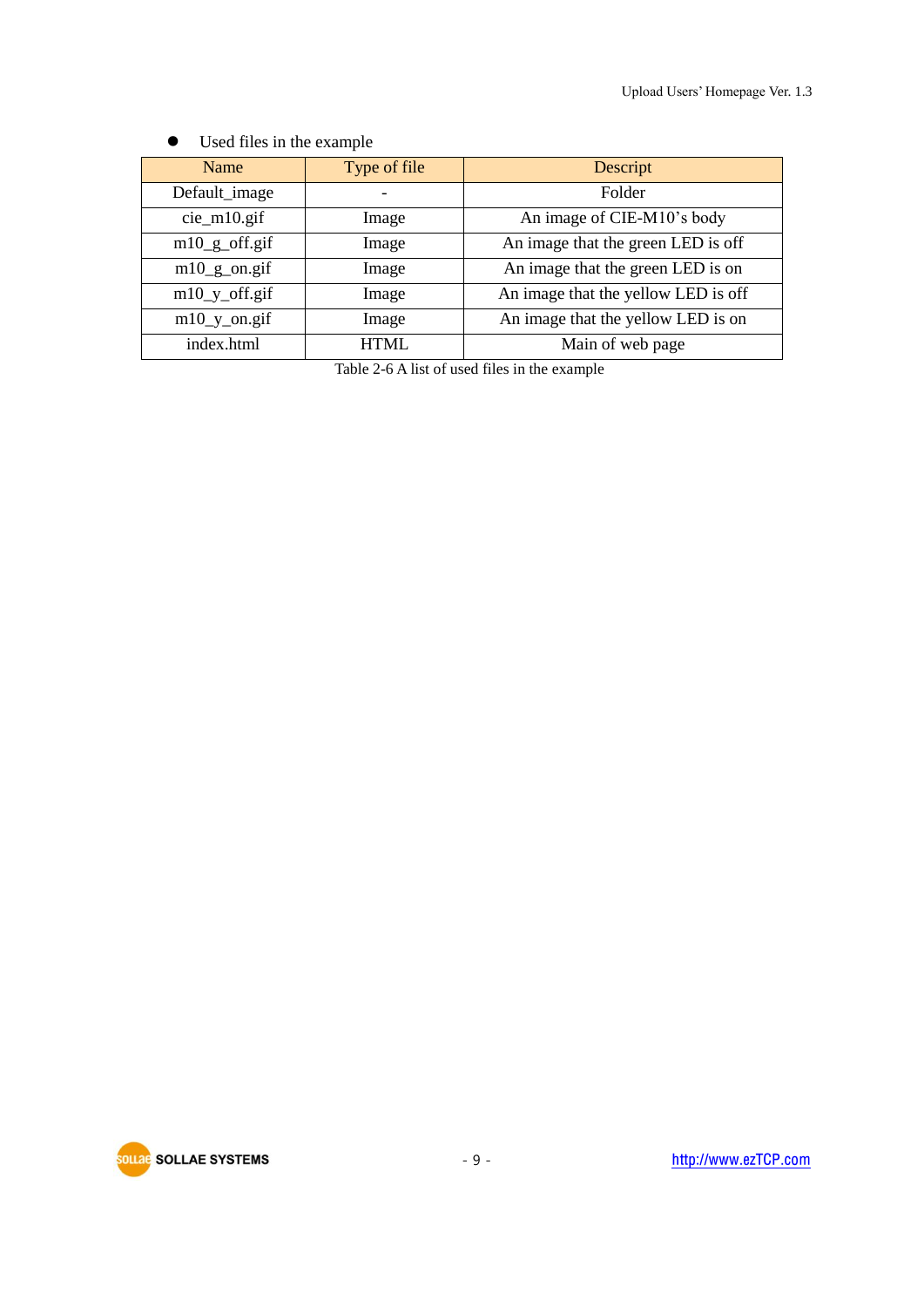## <span id="page-10-0"></span>**3 Uploading Homepages**

#### <span id="page-10-1"></span>**3.1 Processes**

 $\bullet$  Making Users' homepage or Downloading sample files

Make your own homepage file or use a sample homepage files which we've been offering on our web site.

• Entering ISP mode Enter ISP mode to send HTML files.

| <b>Products</b> | Entering method                                                    |  |
|-----------------|--------------------------------------------------------------------|--|
| $CIE-H10$       | Pressing the ISP button over 1 second, or supplying the power with |  |
| $CIE-H12$       | pressing the button                                                |  |
| $CIE-H14$       |                                                                    |  |
| $CIE-M10$       | Supplying the power when the status of ISP(-) pin is LOW, or       |  |
|                 | Giving LOW to the pin over 1 second                                |  |

Table 3-1 entering the ISP mode

Running a TFTP client and ready to send the HTML files

Run a TFTP client program. ezManager is equipped the client program. Click the [Change F/W / HTML] button.



Figure 3-1 running TFTP client

- ① Check the [Advanced Menu] check box
- ② Click the [Change F/W / HTML] button to run TFTP client
- ③ Select the [Change HTML] radio button
- ④ Input the IP address of CIE-H10 to the [Local IP Address] text box
- ⑤ Press the [Open Firmware / HTML] button and choose the HTML file

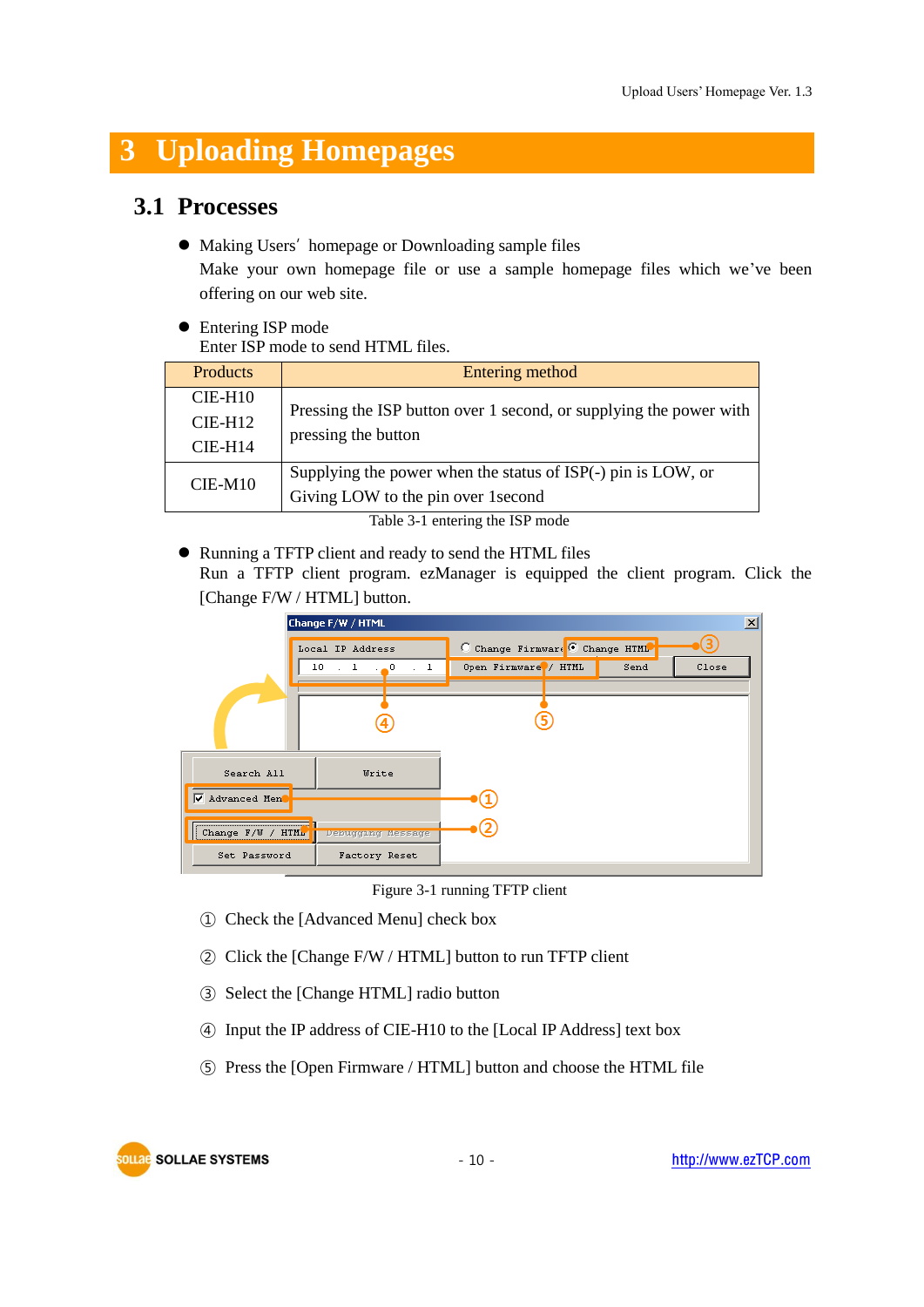| Change F/W / HTML<br>$\boldsymbol{\mathsf{x}}$                                                                                                                     |
|--------------------------------------------------------------------------------------------------------------------------------------------------------------------|
|                                                                                                                                                                    |
| Change Firmware C Change HTML<br>Local IP Address                                                                                                                  |
| $\overline{1}$<br>$\therefore$ 0<br>10<br>$\cdots$<br>Send<br>Open Firmware /<br><b>HTML</b><br>ulose                                                              |
|                                                                                                                                                                    |
| C:\Documents and Settings\mhyun\Desktop\New Folder\cie hl0.gif<br>C:\Documents and Settings\mhyun\Desktop\New Folder\hl0 q off.qif                                 |
| C:\Documents and Settings\mhyun\Desktop\New Folder\hl0 q on.qif<br>C:\Documents and Settings\mhyun\Desktop\New Folder\hl0 y off.qif                                |
| C:\Documents and Set                                                                                                                                               |
|                                                                                                                                                                    |
| $\bigcirc$ Change Firmware $\bigcirc$ Change HTML<br>Local IP Address<br>$\therefore$ 1 $\therefore$ 0<br>Open Firmware / HTML<br>10<br>$\cdot$ 1<br>Close<br>Send |
|                                                                                                                                                                    |
| C: \Document: ezTCP Manager v3.0F (2009/11/19)<br>$\vert x \vert$                                                                                                  |
| C:\Document:<br>$C: \Delta$ Document:                                                                                                                              |
| Ù<br>C:\Document:<br>Downloading HTML page(s) has been successfully completed.<br>C:\Document:                                                                     |
| C:\Document:<br>                                                                                                                                                   |
| ОΚ                                                                                                                                                                 |
|                                                                                                                                                                    |
|                                                                                                                                                                    |
|                                                                                                                                                                    |

Figure 3-2 sending firmware file

- ① Check if the name and path of the HTML files are correct
- ② Click the [Send] button
- ③ Confirm the completed message